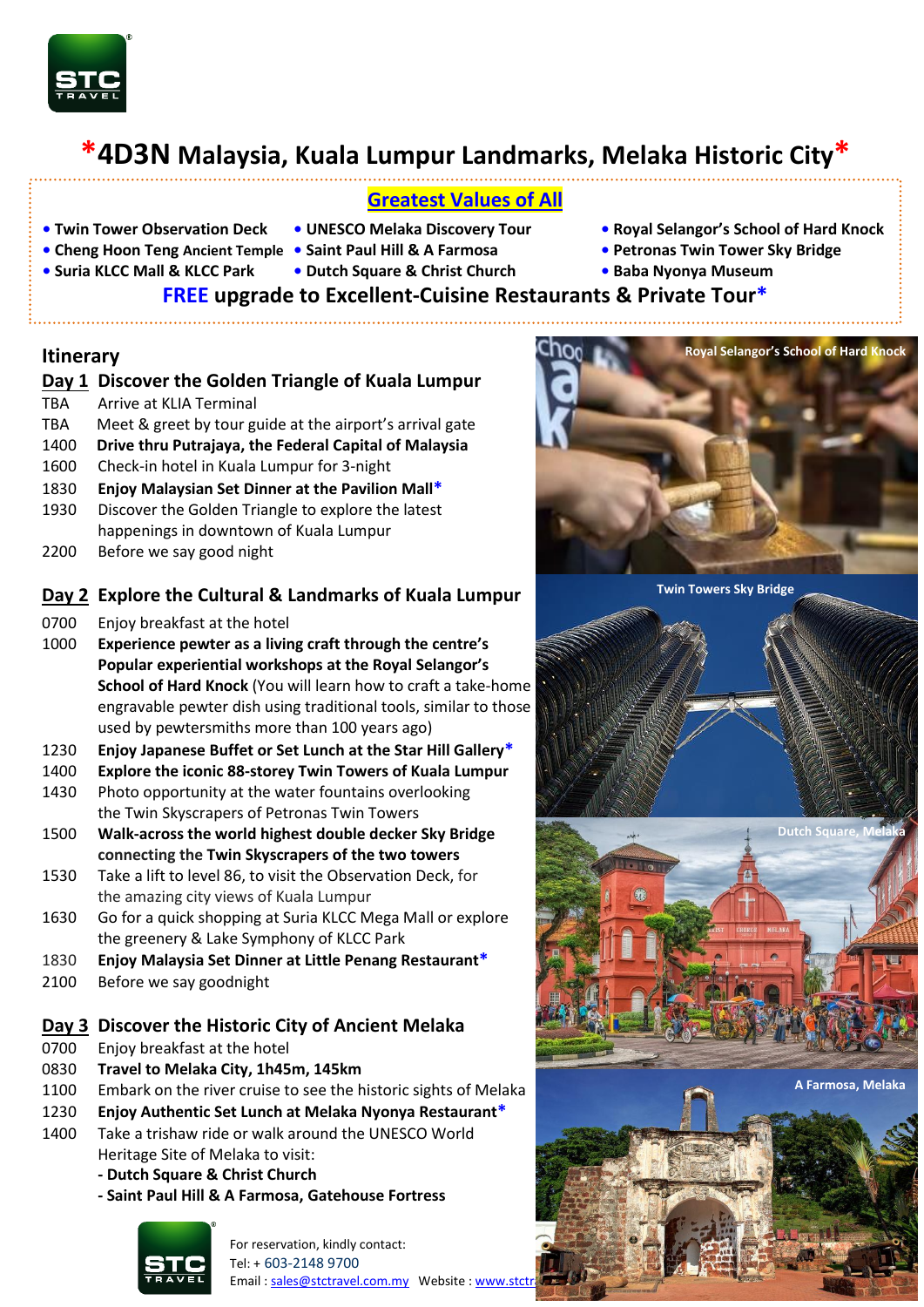

- 1600 Walk along the Jonker Street to visit Baba Nyonya Museum & The 14th century Cheng Hoon Teng Ancient Kuan Yin Temple
- 1830 **Enjoy Authentic Set Dinner at Jonker Street's Restaurant\***
- Travel back to Kuala Lumpur, 1h55m, 150km
- 2230 Before we say goodnight

## **Day 4 Transfer to airport for flight check in**

- 0700 Enjoy breakfast at the hotel
- TBA Transfer to airport for flight check in



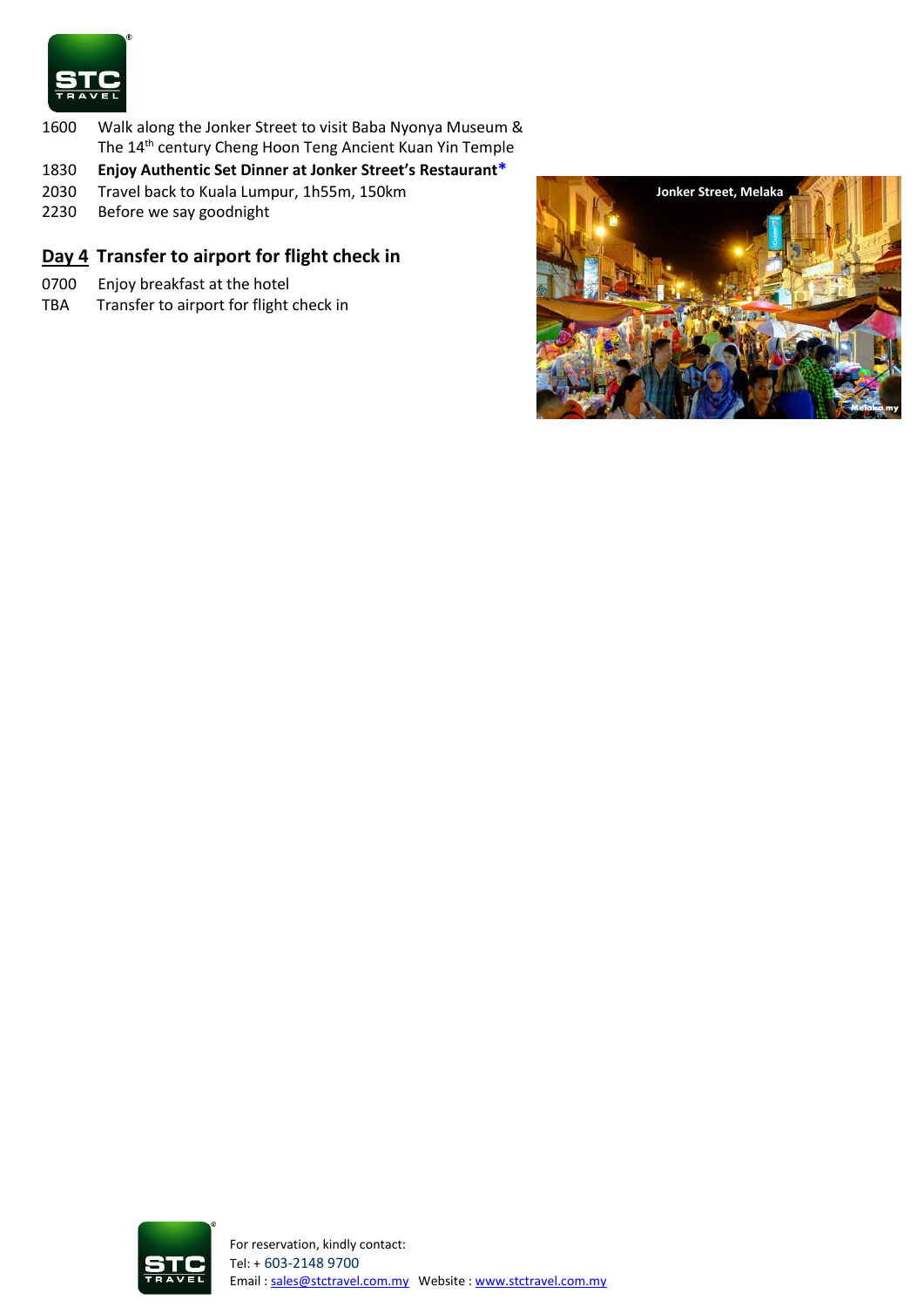

#### **Inclusive of:**

- 03 nights Hotel Accommodation
- 03 Breakfasts, 02 Lunches, 03 Dinners according to the above itinerary
- Private Land Transportation
- Entrance Fees according to the itinerary
- River Cruise in Melaka is based on joining basis
- English Speaking Driver cum Tour Guide for 02-05 paxs ; English Speaking Tour Guide Service for 06 paxs & above